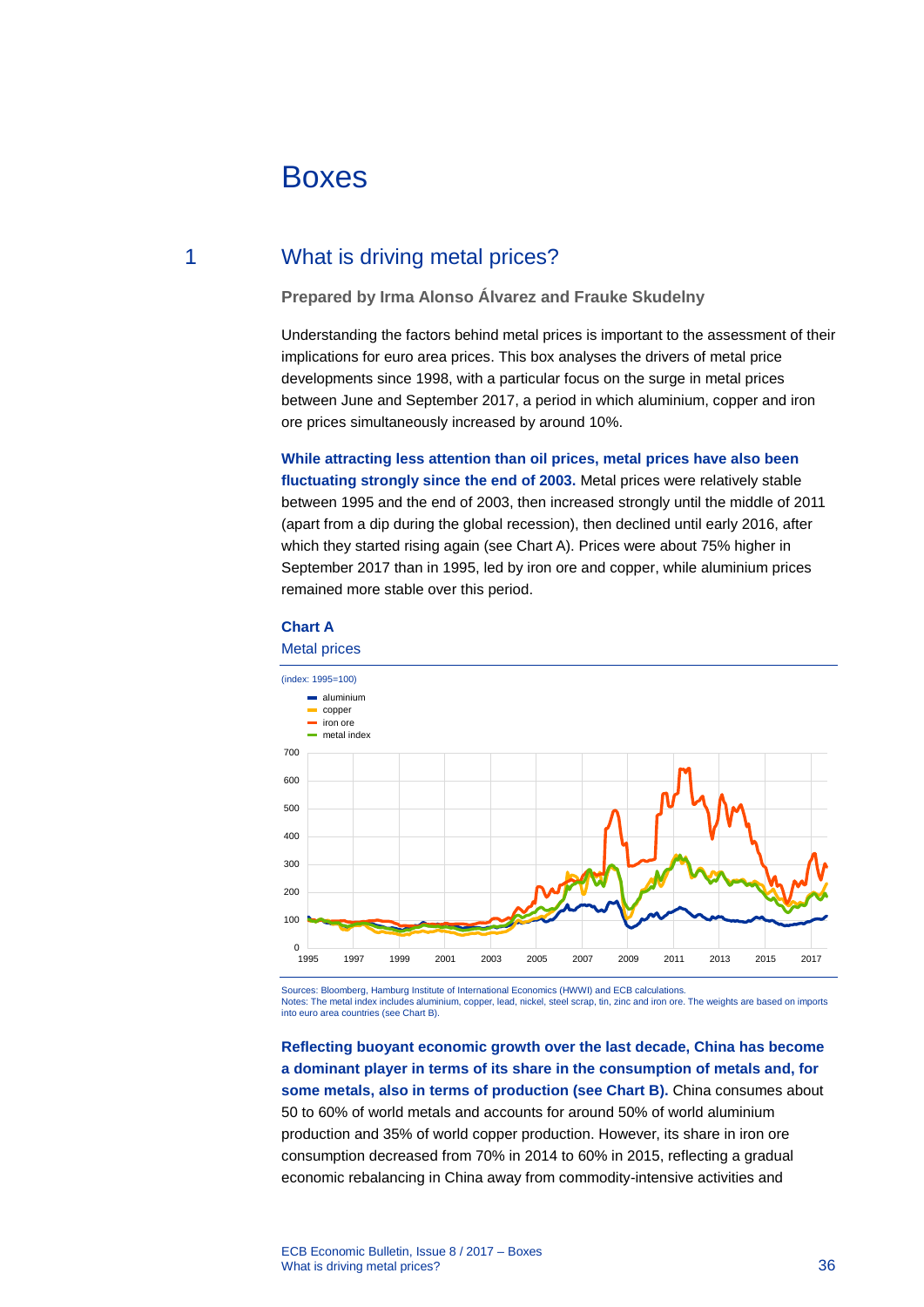towards services. In addition, environmental concerns supported lower steel production in China, with a negative impact on demand for iron ore.

#### **Chart B**

#### Geographical composition of metal production and consumption



**b) Consumption**



Sources: Bloomberg and ECB calculations.

Notes: In panel (a), aluminium and copper data come from the World Bureau of Metal Statistics (WBMS) and reflect primary production and refined production, respectively. Iron ore<br>data are based on mine production of usable consumption is not available for 2016 and is substituted by 2015 data.

> **While demand factors have been a key determinant of metal price fluctuations over the last two decades, model-based estimates suggest that the recent surge in metal prices was also driven by supply factors.** To disentangle the main

> factors behind the surge, a dynamic factor model on a large panel of energy and non-energy prices, as developed by Delle Chiaie, Ferrara and Giannone (2017),  $7$  is used. This approach assumes that commodity-specific shocks, such as supply shocks in individual commodity markets, tend to be idiosyncratic and hence average out when considering a large cross-section of commodity prices. By contrast, sustained changes in the common component (the global factor) tend to be indicative of demand shifts driven by the global business cycle. The global (demand) factor captures a large share of metal price fluctuations and has been of great importance since the beginning of the 2000s, largely owing to the increasing importance of China (see Chart C). However, when looking at the more recent period, the simultaneous increase in all three metal prices by around 10% between June and September 2017 was mainly driven by the commodity-specific components, which should reflect supply factors as captured by idiosyncratic and block-specific contributions (see Chart D). Increasing global demand also played a role, although to a lesser extent than supply.

-

<sup>7</sup> Delle Chiaie, S., Ferrara, L. and Giannone, D., "Common factors of commodity prices", *Working Paper Series*, No 2112, ECB, November 2017.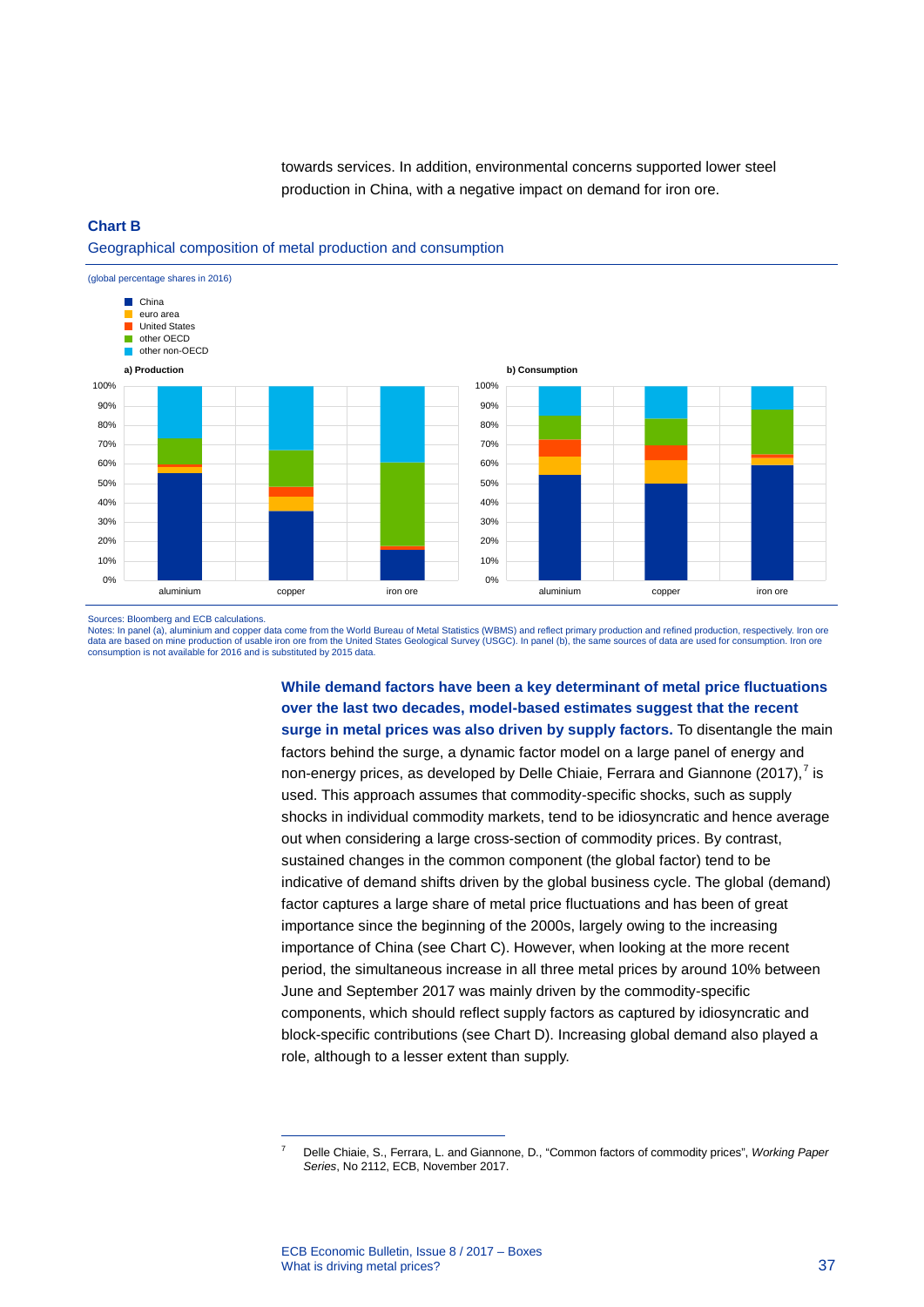### **Chart C**



(percentage changes and percentage point contributions to price changes)

Main drivers of metal prices between 1998 and 2016

Source: Delle Chiaie, Ferrara and Giannone (2017).

**These results are consistent with developments in the metal markets over this period.** Copper production declined in Chile and Peru owing to weather conditions and strikes in some mines, while supply shortfalls in Australia and Brazil supported higher iron ore quotations. Aluminium prices also increased on account of strong global demand and China's policy of reducing overproduction and pollution through the shutdown of factories. Since the beginning of October 2017, metal prices have increased slightly (by around 2%), primarily owing to iron ore dynamics. Iron ore prices rose on account of increasing demand for high-grade iron ore in the aftermath of a restructuring of the steel industry in China, affected by the implementation of environmental reforms.